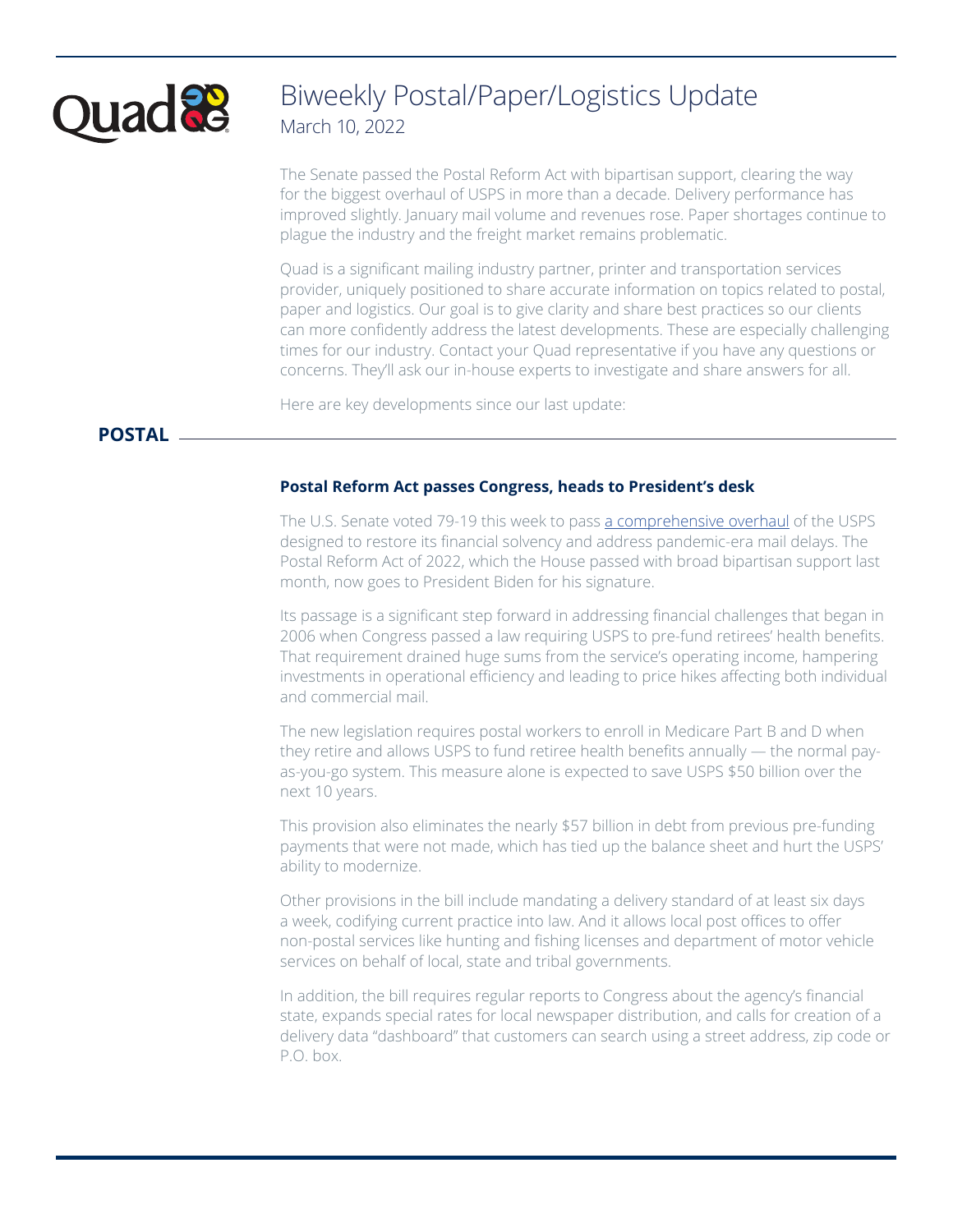#### **USPS reports revenue and mail volume growth in January**

USPS reported strong results for January as a recovering economy stoked revenue growth of 4.6% compared to January 2021, and total mail volume grew 2.4%, according to the preliminary unaudited [financial filing](https://www.prc.gov/docs/120/120979/2022.2.24%20January%20FY2022_Monthly%20Report.pdf). (January 2022 had the same number of delivery days and one more retail day than January 2021.)

Marketing mail was the month's bright spot, with volume up 9.5% and revenues 17.4% higher. Other market-dominant categories were more mixed:

- First class volume dipped 1.5% but revenues rose 5.2%
- Package volume dropped 10.1% while revenues edged up 2.0%
- Periodicals volume plunged 23.3% and revenues fell 13.5%

Total market-dominant volume for the month rose 2.9% and revenues climbed 8%, thanks largely to higher rates. Both volume and revenues from competitive products fell, 3.6% and 1.9%, respectively.

Overall, USPS reported a loss of \$118 million for January 2022, much better than the \$709 million planned loss, and the \$310 million lost in January 2021.

#### **USPS delivery performance**

Letter mail has been moving through the USPS quickly the last few weeks. Flat mail is moving at a fair pace, with some facilities struggling one week, then others the next. Springfield, Mo. continues to be a concern. This facility has been delayed for 18 weeks.

Weather impacted performance throughout February, affecting transportation to the USPS. Almost every week there was a significant storm bringing ice, snow and high winds to states from Texas to Maine. As we transition to Spring, weather should no longer create transportation issues.

First Class mail remains the main concern currently. On average, 93% is in-home by Day 5. This is the date 100% of the mail should be in-home. The last 7% of mail is trickling in over 7 days, which means some First Class mail is getting in-home almost two weeks after it enters the USPS. This is unacceptable. We continue to make the USPS aware of this issue and try to identify the specific facilities that are delayed.

#### **USPS volume**

Mail volume for week ending February 26, compared to last year:

*Total Mail Volume:* **3%** *First Class:* **19%** *Presort First Class:* **7.4%** *Marketing Mail:* **0.7%** *Periodicals:* **6.7%** *Packages:* **8.8%**

Mail volume for the week ending February 19:

*Total Mail Volume:* **32.5%** *First Class:* **16.9%** *Presort First Class:* **22.4%** *Marketing Mail:* **17.4%** *Periodicals:* **16.6%** *Packages:* **29%**

Mail volume for week ending February 12:

*Total Mail Volume:* **6.6%** *First Class:* **2.9%** *Presort First Class:* **9.6%** *Marketing Mail:* **12.2%** *Periodicals:* **1.6%** *Packages:* **5.1%**

Note: In 2021 President's Day was on the 15th, so 2021 statistics are inflated.